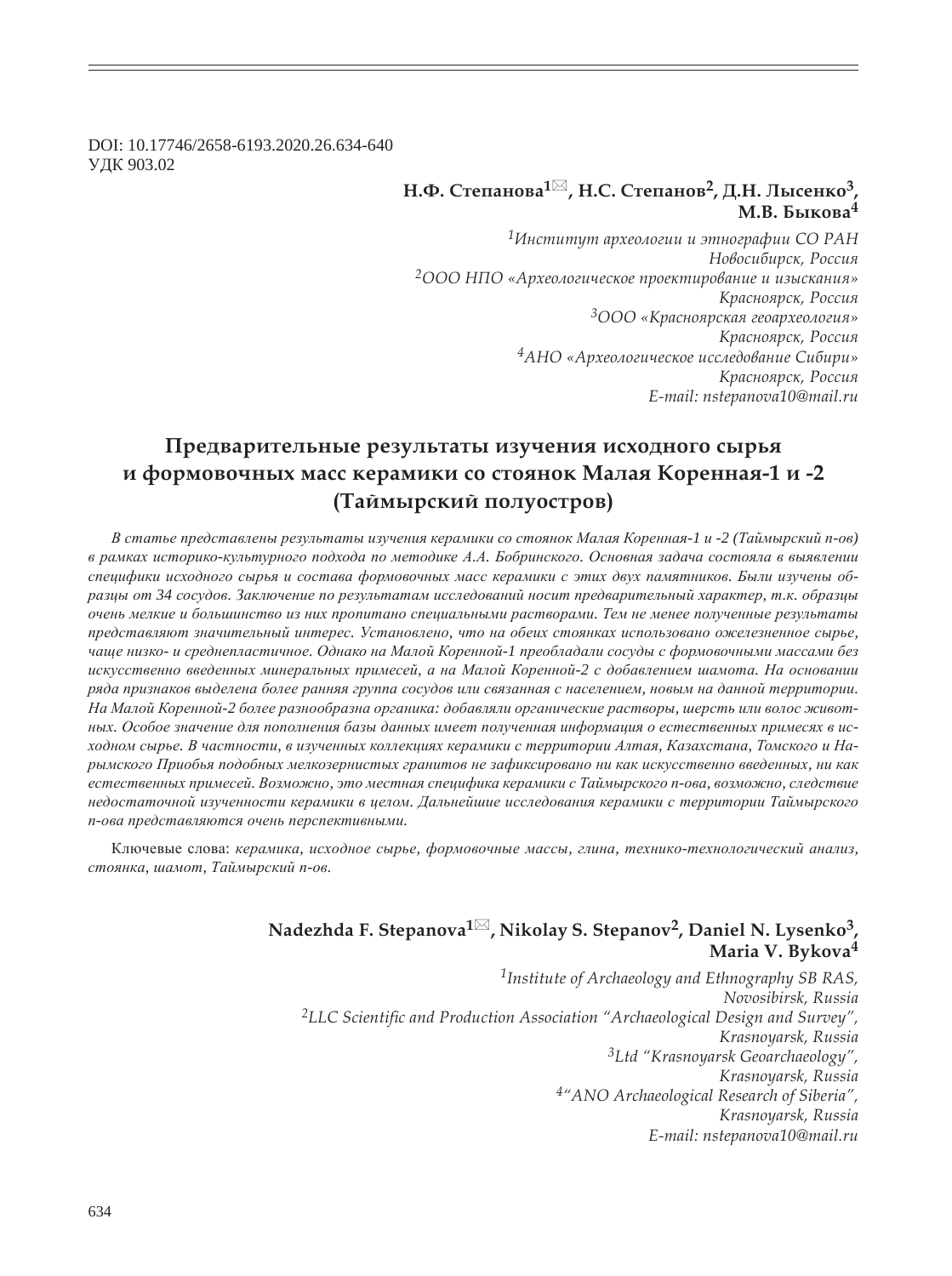# **Preliminary Results of Studying Raw Materials and Pottery Molding Material from the Malaya Korennaya-1 and -2 Sites (Taimyr Peninsula)**

*The article provides the results of studying ceramics from Malaya Korennaya-1 and -2 sites (Taimyr Peninsula) within the historical and cultural approach according to the method of A.A. Bobrinsky. The main task was to identify the specifics of the raw materials and the composition of pottery molding materials from these two sites. Samples from 34 vessels were studied. The conclusion based on the research results is preliminary since the samples are very small and most of them are impregnated with special solutions. However, the results obtained are of considerable interest. It was found that low- and medium-ductile ferruginous raw materials were used at both sites. However, vessels with molding materials without arti¿ cially introduced mineral impurities are prevailed at the Malaya Korennaya-1 site and vessels with the addition of chamotte became widespread*  at the Malaya Korennaya-2 site. An earlier group of vessels associated with a new population in the territory was identified *by a number of features. Organic matter is more diverse at the Malaya Korennaya-2 site: organic solutions, wool or animal hair were added. The obtained information on natural impurities in the feedstock is of particular importance for expanding the database. In particular, in the studied collections of ceramics from the territory of Altai, Kazakhstan, the Tomsk and Narym Ob regions, such ¿ ne-grained granites were not recorded either as arti¿ cially introduced or as natural impurities. Perhaps this is a local specificity of ceramics from the Taimyr Peninsula, possibly a consequence of insufficient study of ceramics as a whole. Further studies of ceramics from the territory of the Taimyr Peninsula seem to be very promising.*

Keywords: *ceramics, raw materials, molding materials, clay, technical and technological analysis, site, chamotte, Taimyr Peninsula.*

#### Введение

Керамика – один из наиболее массовых источников информации о древнем населении. В последние десятилетия проводится ее изучение в рамках историко-культурного подхода по методике АА. Бобринского, в т.ч. и из сибирских регионов [Бобринский, 1978; 1999; Бобринский, Васильева, 1998; Цетлин, 2012; Степанова, 2010; Рахимжанова, 2018; и др.]. Изучение по одной методике керамики с разных территорий пополняет базу данных об исходном сырье и составе формовочных масс и создает дополнительные возможности для решения вопросов, в частности, миграции и взаимодействия древнего населения. Изучение керамики с территории разных ландшафтных зон Алтая (горной, равнинной) выявило особенности исходного сырья для каждой зоны (рис. 1, *1–5*). Наиболее ярко это проявляется на примере залежей глин из Горного Алтая [Степанова, 2015, 2017]. Полученные данные подкреплены и образцами глин, взятыми неподалеку от археологических памятников из разных районов (рис. 1, *1*, 2). Изучение керамики из Томского Приобья выявило другие особенности, например значительное использование слабо- и неожелезненных глин, дающих при обжиге в окислительной среде при 850 °С желтовато-коричневую, светло-кремовую или белую окраску [Цетлин, 2017], которые на сопредельных территориях встречаются как исключение [Степанова, 2010, 2015; Ломан, 1993; Степанова, Рыбаков, 2019]. С территории Красноярского края ранее изучена коллекция керамики со стоянки Хедугин ручей (Северное Приангарье) [Степанова, Лысенко, Быкова, 2018]. Изучение керамики даже с одного памятника выявило, что для добавления в формовочные массы использован камень, не зафиксированный в других исследованных коллекциях из Сибири. В 2020 г. продолжено исследование керамики из Красноярского края. Было проведено предварительное исследование коллекций керамики с двух памятников – Малая Коренная-1 и -2.

#### $M$ атериалы, методы и результаты

Комплекс стоянок в устье р. Малая Коренная расположен в юго-западной части Таймырского п-ова, в верхнем течении р. Пясина на ее правом берегу. Памятники были открыты экспедицией Ленинградского отделения Института археологии АН СССР под руководством Л.П. Хлобыстина в 1971 г. и повторно обследованы в 1972 г. [Хлобыстин, Грачева, 1973]. На левом приустьевом участке устья р. Малая Коренная им обнаружены два пункта сборов находок [Хлобыстин, 1973, с. 18], на правом были выделены три стоянки [Хлобыстин, 1972]. Поверхность террасы на момент выявления памятников активно разрушалась ветровой эрозией, в результате образовались значительные площади выдува, на поверхности которых был собран археологический материал [Там же, с. 11]. На правом приустьевом участке р. Малая Коренная стоянки дислоцируются на первой надпойменной террасе р. Пясина высотой от 6 до 10 м над уровнем поймы и разделены между собой оврагами. Собран археологический материал, в первую очередь керамика, значительно различающаяся между собой. Позднее материалы стоянки Малая Коренная-1 составили основу для выделения малокореннинской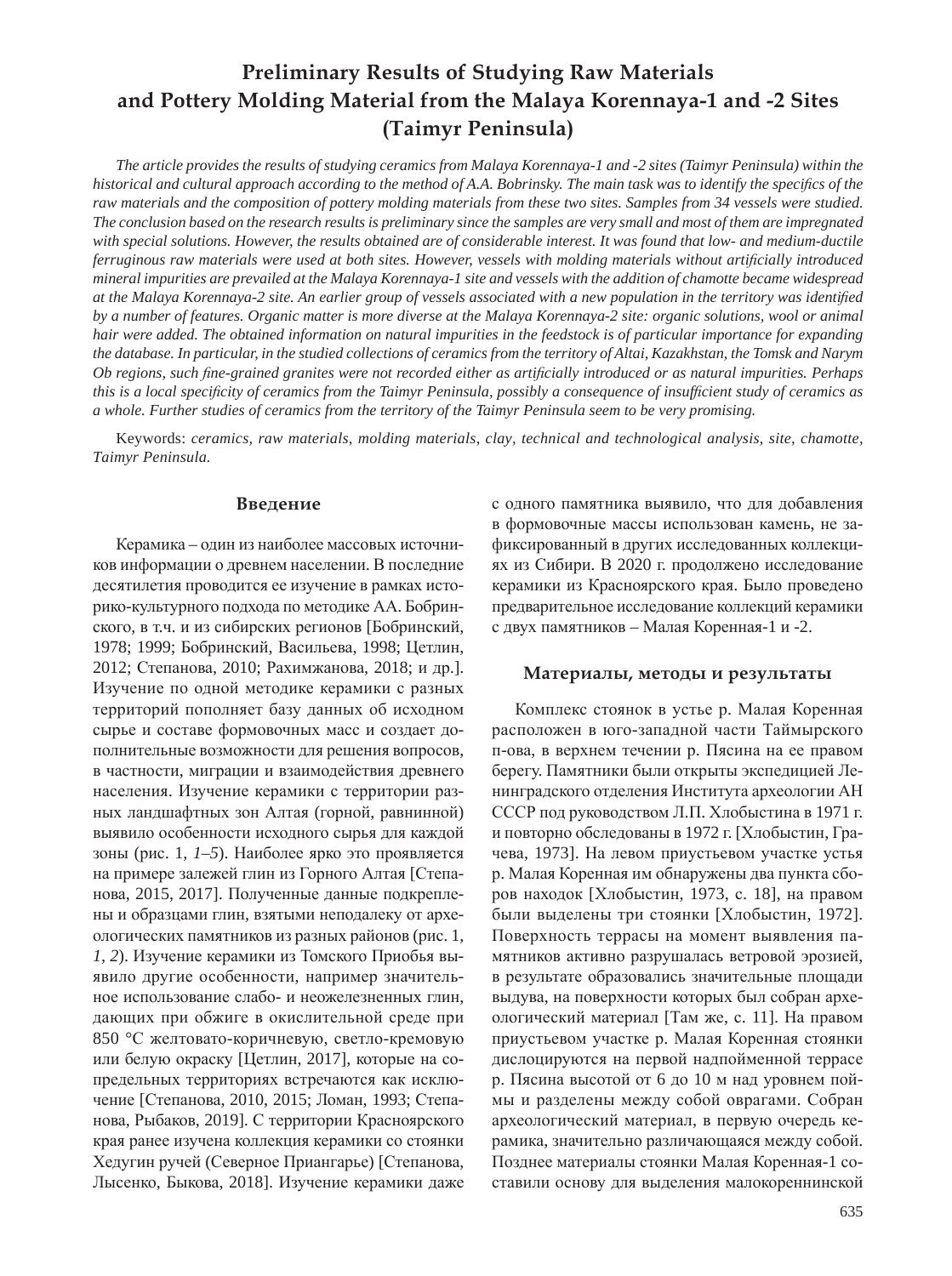

Рис. 1. Микрофотографии исходного сырья и формовочных масс.

1, 2 – экспериментальные глиняные образцы из Горного Алтая (1) и Верхнего Приобья (2); 3, 5 – керамика афанасьевской культуры; 4 – керамика раннего железного века из Верхнего Приобья; 6-10 – микрофотографии образцов керамики с Малой Коренной-1 (6-8) и с Малой Коренной-2 (9, 10).

культуры раннего железного века, датирующейся II в. до н.э. – III в. н.э. [Хлобыстин, 1998, с. 123]. В 2017 г. комплекс памятников в устье р. Малая Коренная обследовался экспедицией ООО «Красноярская геоархеология» и ООО НПО «Археологическое проектирование и изыскания». Основной целью было выяснение современного состояния

памятников, составление их инструментальных планов. В ходе работ уточнено месторасположение всех объектов, обнаруженных ранее, и обследованы новые. За 36 лет с момента выявления памятников состояние объектов значительно ухудшилось. Ветровой эрозией нарушена практически вся поверхность первой надпойменной террасы, в результате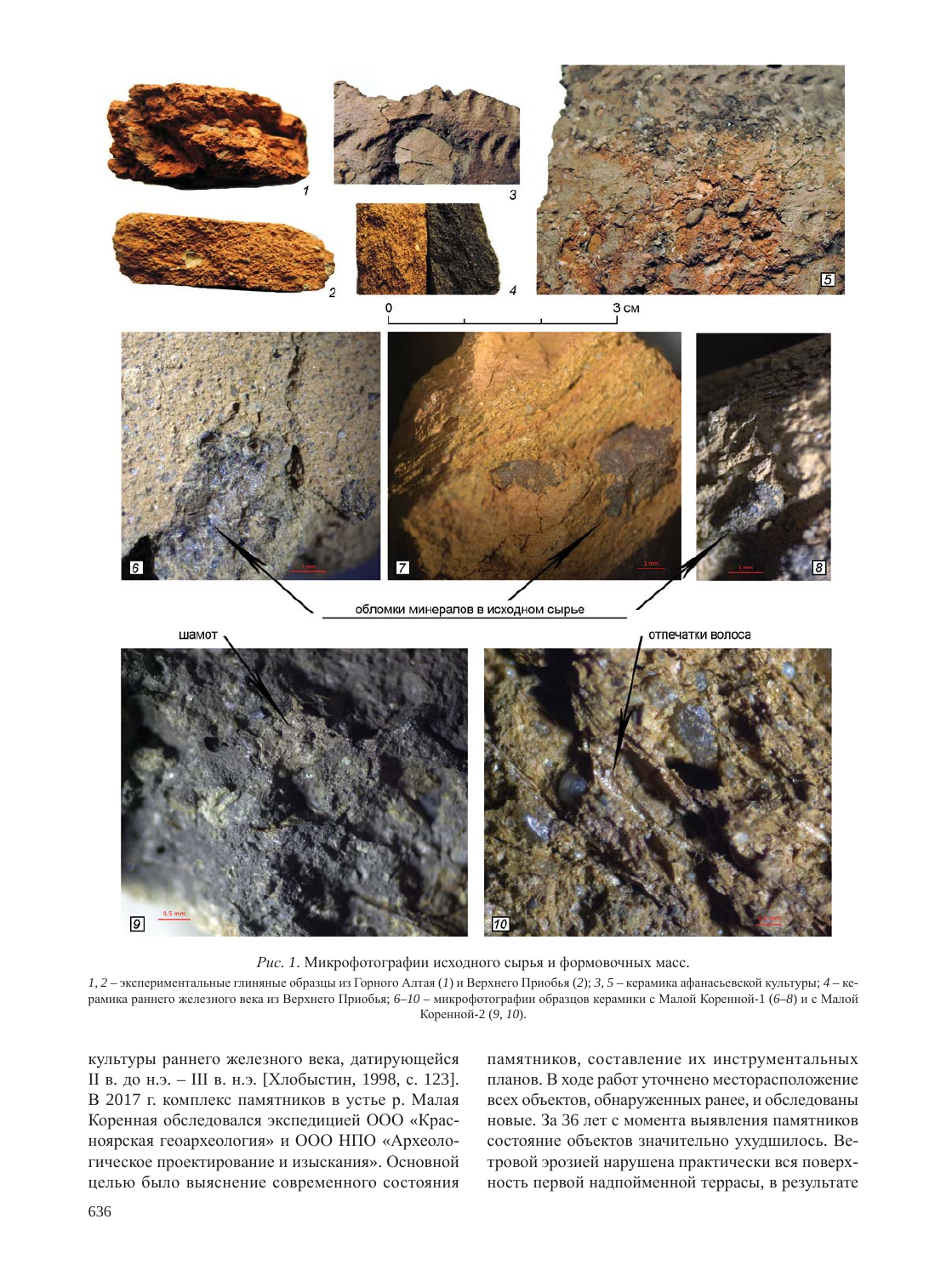чего обнажены значительные по площади участки культурного слоя. Находки локализуются как в днище небольших ложков у края террасы, куда они скатывались с эродированных бортов, так и в блюдцеобразных пятнах развеивания на вершине террасы. В последнем случае геологическая толща, в которой залегали находки, оказалась вывеяна, из-за чего они просели по вертикали и незначительно сместились по горизонтали. Среди скоплений археологического материала наиболее массовыми находками являются изделия из камня, отходы его расщепления, остатки металлургического производства и изделия из бронзы. На стоянке Малая Коренная-1 обнаружены фрагменты 34 сосудов, преимущественно единичные обломки венчиков сосудов различных размеров. Основная масса керамики идентифицируется с пясинской археологической культурой IX–IV вв. до н.э. [Хлобыстин, 1998, с. 118] при наличии единичных фрагментов малокореннинской керамики II в. до н.э. – III в. н.э. [Там же, с. 123]. На стоянке Малая Коренная-2 обнаружено несколько сильно фрагментированных венчиков от разных сосудов, самый крупный из которых размером  $3 \times 3$  см. Фрагменты от двух сосудов можно отнести к усть-чернинской культуре, датируемой второй половиной I тыс. до н.э.

Целью технико-технологического анализа было выявление специфики исходного сырья и состава формовочных масс керамики с этих двух памятников. С помощью бинокулярных микроскопов МБС-10 и Stemi-2000-С изучались изломы и поверхности образцов. При исследовании особенностей исходного сырья устанавливались степень ожелезненности глин, характер содержащихся в них примесей, использование одной или двух глин. Для определения степени ожелезненности образцы были дополнительно нагреты в окислительной среде в муфельной печи при температуре 850 °С. Всего исследованы фрагменты от 34 сосудов с двух памятников. Заключение по результатам исследований носит предварительных характер, т.к. образцы очень мелкие, кроме того, большинство из них пропитаны специальными растворами. Последнее обстоятельство не позволило сделать достоверные выводы об органике, особенно с Малой Коренной-1. Лишь в отдельных случаях удалось установить, что органика в виде раствора была введена искусственно в некоторые сосуды из Малой Коренной-1. В целом полученные результаты касаются в первую очередь исходного сырья и введенных искусственно минеральных примесей. Однако они представляют значительный интерес, который усиливается тем, что технико-технологический анализ керамики с этой территории проводится впервые, поэтому существует необходимость ввода их в научный оборот.

#### **ǿȠȜȭțȘȎ ǺȎșȎȭ ǸȜȞȓțțȎȭ-1**

Исследованы образцы от 24 сосудов (рис. 2, *1–11*). Все сосуды изготовлены из ожелезненного сырья, в т.ч. из сильноожелезненного - 8 %, остальные из среднеожелезненного. Сырье различается по пластичности: сосудов из пластичного сырья 37,5 %, среднепластичного - 21 % и низкопластичного – 41,5 %. К особенностям исходного сырья относится состав естественных примесей минералов. Наряду с обычным речным белым и прозрачным кварцевым песком с диаметром частиц меньше 0,5 мм имеются остроугольные минералы (предварительно определены как мелкозернистый гранит с включениями черного кварца) с максимальными размерами до 5–7 мм (см. рис. 1, 6–8; 2, 1, 3, 4). Характеризует исходное сырье и отсутствие частиц бурого железняка (всего выявлено в 4 % образцов). Глины взяты из нескольких источников, поскольку они различаются как концентрацией примесей, так и наличием или отсутствием мелкого песка (диаметр частиц меньше 0,5 мм). Использование нескольких залежей может быть связано с тем, что изготовление посуды было не единовременным, в то же время наличие аналогичных крупных минералов типа мелкозернистого гранита свидетельствует о том, что использовались похожие залежи глин, которые формировались в один период, и не исключено, что их выходы расположены относительно недалеко друг от друга.

В формовочных массах зафиксированы дресва (24 %) и шамот (17 %). Размер частиц шамота не более 2 мм, дресвы – до 5 мм. В большинстве случаев (59 %) керамику изготавливали без искусственно введенных минеральных примесей. Как уже отмечалось выше, достоверные данные по органике получить не удалось. Можно отметить, что в 12,5 % образцов зафиксированы растворы, в третьей части образцов имеются единичные отпечатки травы, в двух случаях – отдельные мелкие фрагменты кальцинированных косточек и в одном – отпечатки волоса животного.

В целом можно отметить, что на памятнике зафиксированы три культурные традиции в использовании минеральных примесей (с шамотом, дресвой и без искусственно введенных минеральных примесей), но преобладает использование глин с уже имеющимися в составе крупными минералами.

#### **ǿȠȜȭțȘȎ ǺȎșȎȭ ǸȜȞȓțțȎȭ-2**

Для технико-технологического анализа было представлено 10 образцов (рис. 2, 12–17). Размеры и сохранность одного из образцов не позволяют сделать полный анализ. Все сосуды изго-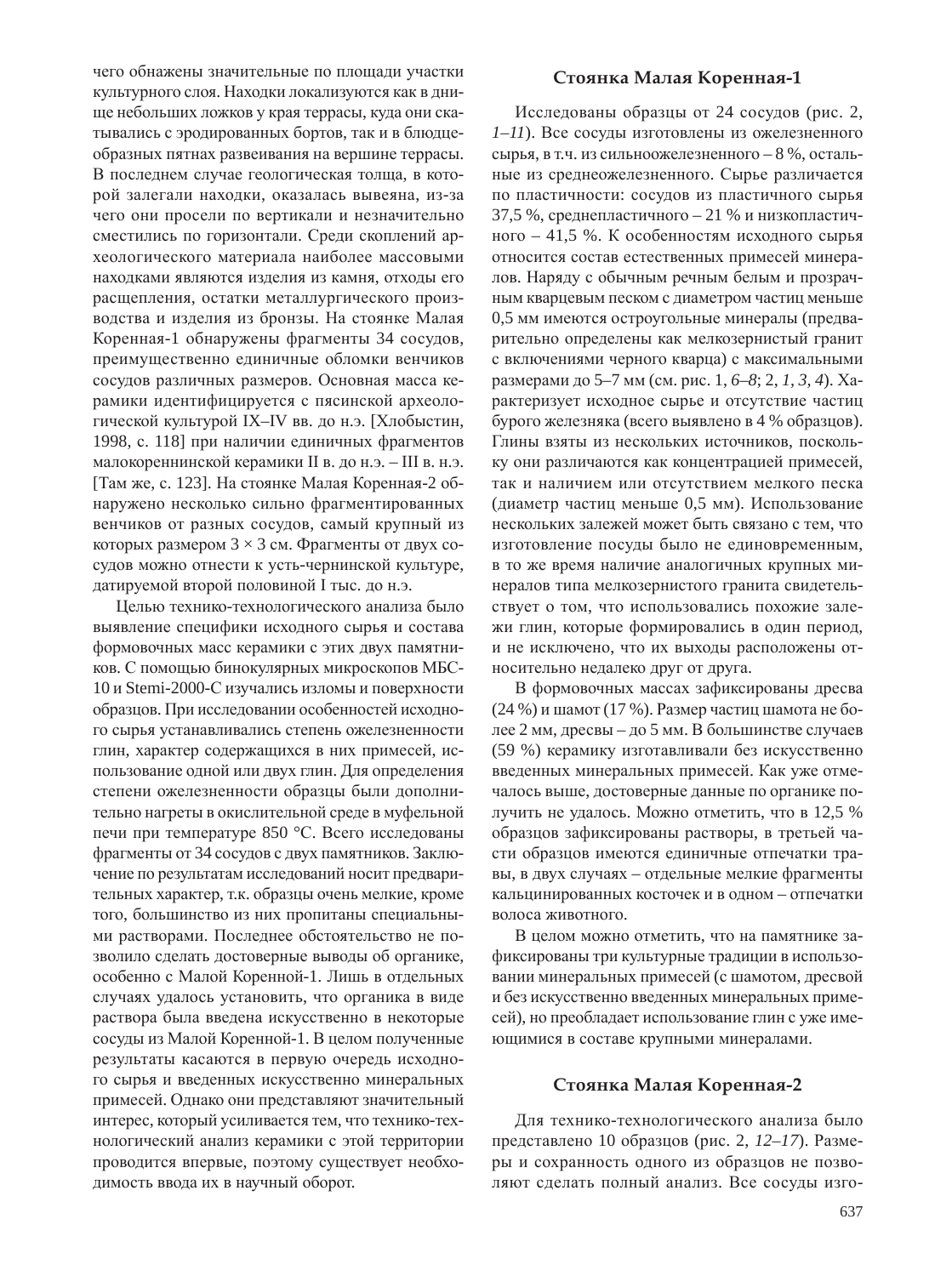

Рис. 2. Фрагменты керамики.  $1-11$  – Малая Коренная-1;  $12-17$  – Малая Коренная-2.

товлены из среднеожелезненного сырья, которое различается по пластичности, наличию и составу минеральных примесей. Из пластичной глины изготовлено 10 % сосудов, остальные – из низко- и среднепластичного сырья. Так же как и для коллекции с Малой Коренной-1, характерно отсутствие бурого железняка, зафиксированного только в одном образце. Остальные примеси представлены окатанным речным песком в виде белого и прозрачного кварца с диаметром частиц меньше 0,5 мм, реже 1–2 мм. Изредка встречаются обломки минералов других пород.

Из искусственно введенных примесей в 80 % образцов зафиксирован шамот (см. рис. 1, 9). Его концентрация ок. 1 : 4, размер частиц от 1 до 2 мм. В ряде случаев шамот – из глин, отличающихся по пластичности от сырья, из которого изготовлен сам сосуд. Например, дважды встречен шамот из пластичной глины в формовочной массе сосуда из низкопластичного сырья. Отмечены случаи, когда для шамота дробили одновременно несколько сосудов из разного исходного сырья. Это позволяет предположить, что изделия из пластичной глины и с шамотом из таких же глин – более ранние на памят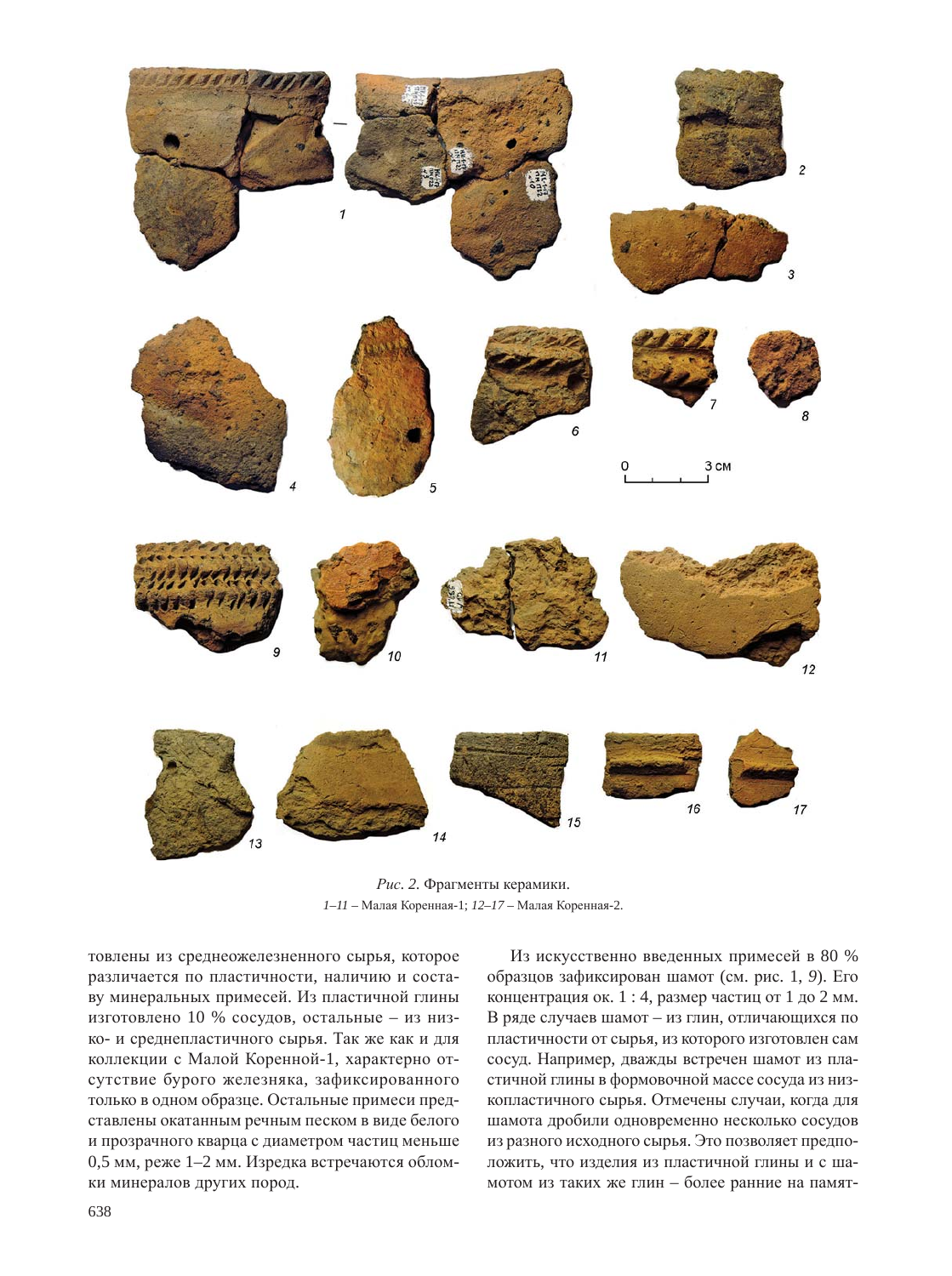нике или связаны с новым для данной территории населением, т.к. подобная традиция (использование пластичных глин) не нашла распространения у гончаров стоянки Малая Коренная-2.

Коллекция керамики из Малой Коренной-2 более оригинальна по сравнению с Малой Коренной-1 по органике в формовочной массе. Зафиксированы органические растворы, добавление шерсти или волоса животных (рис. 1, *10*), в некоторых случаях вместе с шерстью зафиксированы отпечатки травы. Однако из-за плохой сохранности и малых размеров образцов более полная характеристика органики не представляется возможной.

#### Заключение

Несмотря на неполную характеристику, полученные результаты очень интересны. Керамика с памятников, расположенных в непосредственной близости, различается по составу формовочных масс: исходному сырью и искусственно введенным примесям. Видимо, культурные традиции у населения, занимавшего данную территорию в разное время, различались. Представляет большой интерес выявление такой традиции, как добавление шерсти или волоса животных в формовочные массы. Подобные навыки известны на других территориях, например на Алтае и в Казахстане [Степанова, 2008; Шевнина, 2019]. Обычно это характерно для керамики неолита, встречается в эпоху ранней бронзы. Фиксация подобной традиции на Таймыре значительно расширяет область применения такой примеси.

Особое значение для пополнения базы данных имеет информация о естественных примесях в исходном сырье. В частности, в изученных коллекциях керамики с территории Алтая, Казахстана, Томского и Нарымского Приобья мелкозернистых гранитов не зафиксировано ни как искусственно введенных, ни как естественных примесей. Возможно, это местная специфика Таймырского п-ова либо следствие недостаточной изученности керамики в целом. Дальнейшее накопление данных позволит выявить особенности исходного сырья из разных регионов и может быть использовано при решении вопросов взаимодействия и миграции населения. Продолжение исследования керамики с территории Таймырского п-ова представляется очень перспективным.

#### **Благодарности**

Работа выполнена по проекту НИР № 0329-2019-0003 «Историко-культурные процессы в Сибири и на сопредельных территориях».

#### Список литературы

**Бобринский А.А.** Гончарство Восточной Европы. – М.: Наука, 1978. –272 с.

Бобринский А.А. Гончарная технология как объект историко-культурного изучения // Актуальные проблемы изучения древнего гончарства. – Самара: Изд-во Самар. гос. пед. ун-та, 1999. – С. 5–109.

Бобринский А.А., Васильева И.Н. О некоторых особенностях пластического сырья в истории гончарства // Проблемы древней истории Северного Прикаспия. – Самара: Изд-во Самар. гос. пед. ун-та (Ин-т истории и археологии Поволжья), 1998. – С. 193–217.

Ломан В.Г. Гончарная технология населения Центрального Казахстана второй половины II тыс. до н.э.: автореф. дис. ... канд. ист. наук. – М., 1993. – 31 с.

Рахимжанова С.Ж. Керамические традиции в эпоху энеолита – ранней бронзы на территории степного Обь-Иртышского междуречья: автореф. дис. ... канд. ист. наук. – Барнаул, 2018. – 25 с.

Степанова Н.Ф. Предварительные итоги исследований исходного сырья и формовочных масс керамики неолита – бронзы Горного Алтая и его предгорий // Изучение историко-культурного наследия народов Южной Сибири. – Горно-Алтайск, 2008. – Вып. 7. – С. 23–31.

Степанова Н.Ф. Особенности исходного сырья и формовочных масс керамики эпохи неолита и бронзы Горного Алтая и его северных предгорий // Древнее гончарство: итоги и перспективы изучения. – М.: ИА РАН, 2010. – C. 117–125.

Степанова Н.Ф. Культурные традиции в выборе исходного сырья и минеральных примесей при изготовлении керамики по материалам горных, предгорных, степных и лесостепных районов Алтая // Самар. науч. вестн. – 2015. – № 4 (13). – С. 90–95.

Степанова Н.Ф. Особенности исходного сырья из горных и лесостепных районов Алтая и сопредельных территорий (по материалам керамических комплексов эпохи неолита – раннего железного века) // Проблемы археологии, этнографии, антропологии Сибири и сопредельных территорий. – Новосибирск: Изд-во ИАЭТ СО PAH, 2017. – T. XXIII. – C. 401–404.

 $C$ тепанова Н.Ф., Лысенко Д.Н., Быкова М.В. Предварительные результаты технико-технологического анализа керамики эпохи неолита – бронзы со стоянки Хедугин ручей (Северное Приангарье) // Проблемы археологии, этнографии и антропологии Сибири и сопредельных территорий. – Новосибирск: Изд-во ИАЭТ СО PAH, 2018. – T. XXIV. – C. 329–333.

Степанова Н.Ф., Рыбаков Д.Ю. Особенности исходного сырья и формовочных масс древней керамики из Томского и Нарымского Приобья // Проблемы археологии, этнографии и антропологии Сибири и сопредельных территорий. – Новосибирск: Изд-во ИАЭТ СО РАН,  $2019. - T.$  XXV.  $- C. 607 - 613.$